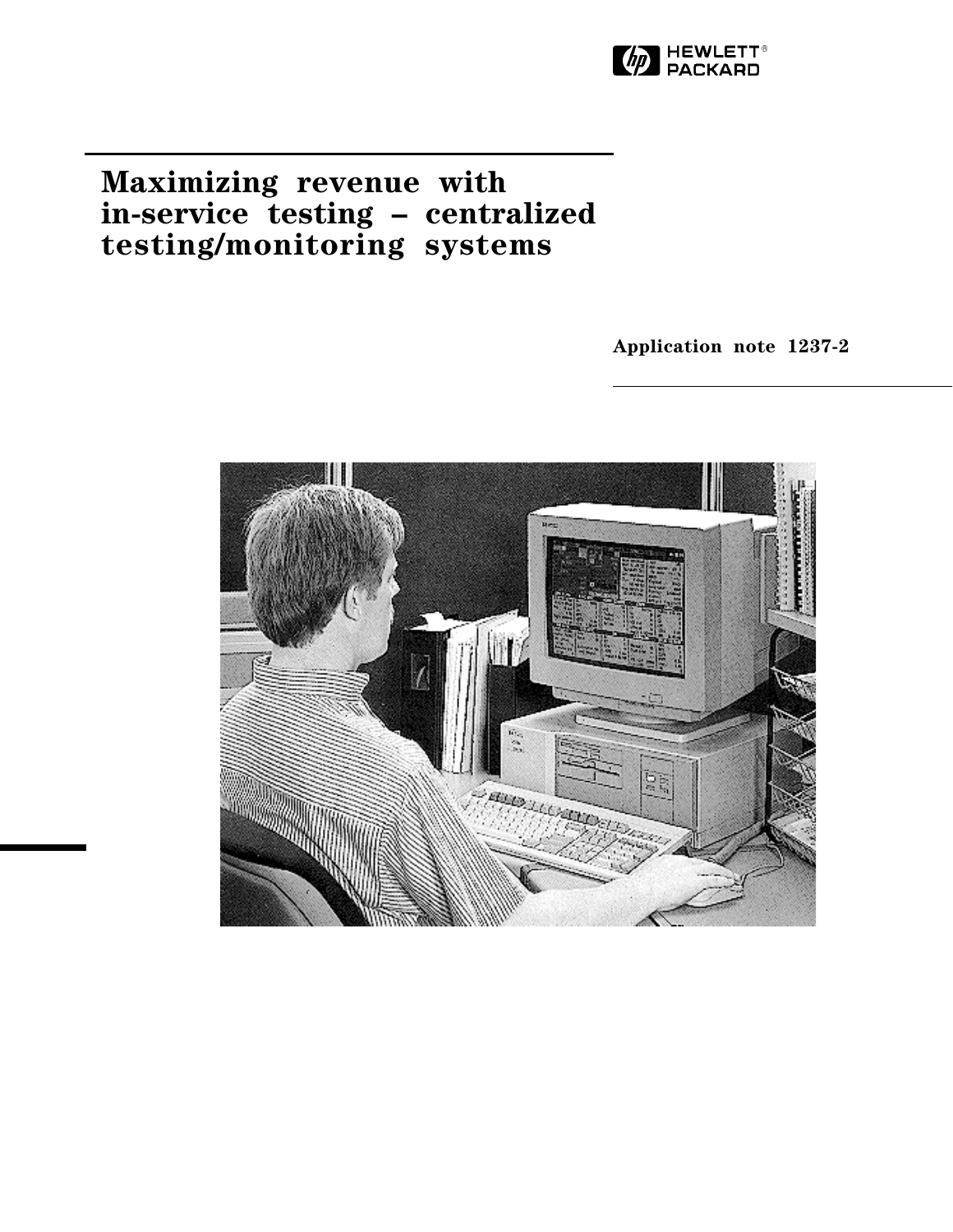*This is the second booklet in a series of Application Notes dealing with Maximizing Revenue with In-service Testing. It is intended to provide an insight into the various centralized testing/monitoring systems available today. The first booklet gives some background information that will be useful when reading this booklet.*

### **Contents**

| Centralized testing/monitoring |
|--------------------------------|
|                                |
| Virtual-remote capability  4   |
| FAS monitoring system  5       |
| External-control software  6   |
|                                |
|                                |

### **Introduction**

In recent years, there has been a dramatic expansion in the number and variety of services carried via digital communication networks. For an additional cost, customers are now prepared to lease lines of a guaranteed transmission quality and availability. This means that PTTs must monitor a link's performance and at the same time minimize downtime.

Traditionally, error performance tests meant taking the link out of service for extended periods of time which, as well as being wasteful of capacity, lost the network operator valuable revenue.

In today's world of privatized and more profit orientated PTTs, the emphasis is on maximizing capacity and minimizing downtime due to faults. A preventative maintenance strategy based on in-service monitoring provides the solution to both of these problems.



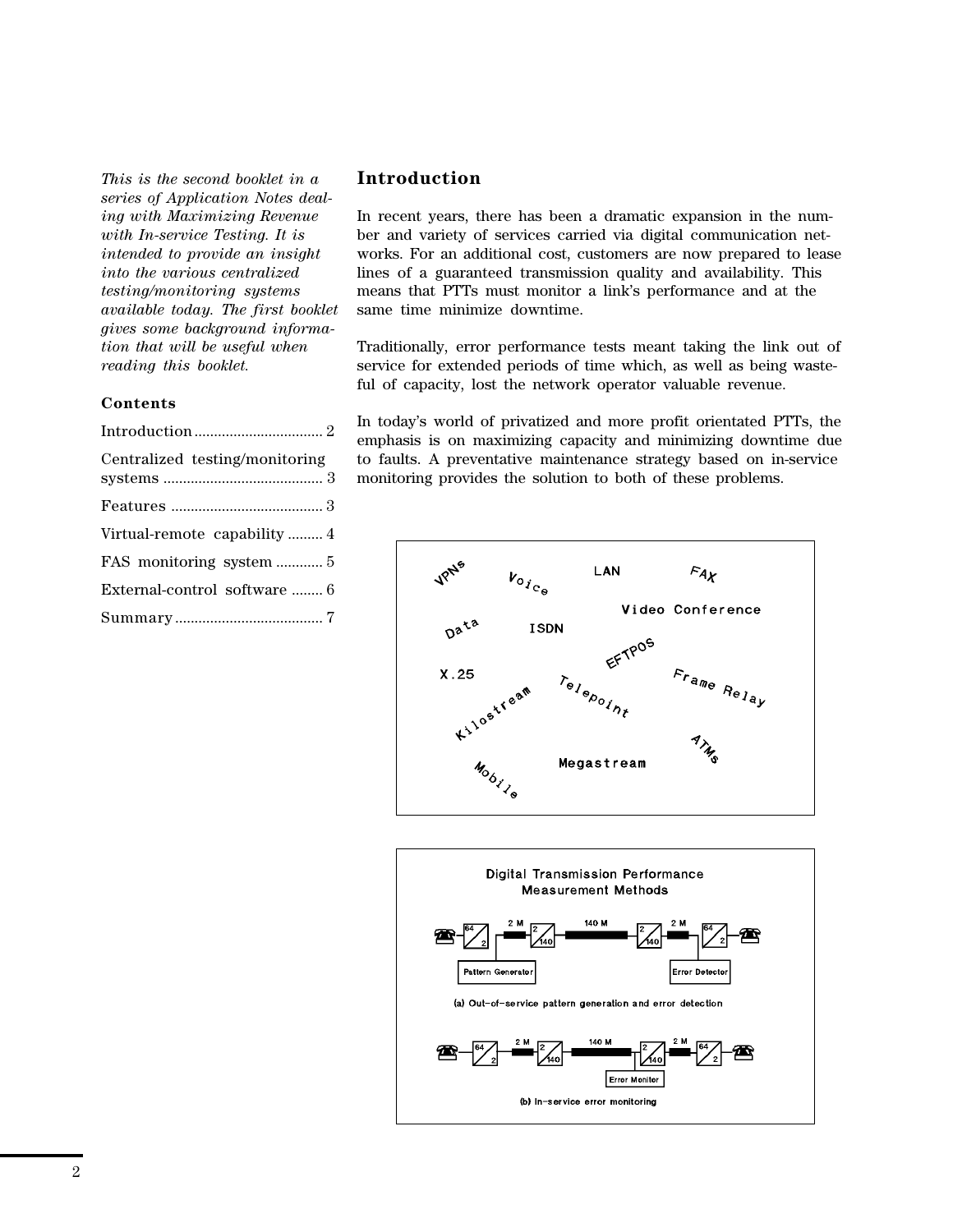### **Centralized testing/ monitoring systems**

When you're under pressure to maintain service performance and capacity, the cost of providing effective and efficient network test and maintenance can be significant.

To help reduce maintenance costs, you need to minimize field-service travel time. It is also inefficient to send skilled operators to individual remote sites just to set up test equipment and run test routines.

A centralized test capability helps you use test resources efficiently. It's like putting an expert in every strategic location.

Centralized testing/monitoring systems allow problems to be solved in real time and enable centralized experts to provide quality support to field technicians. Previously these experts, in central locations, would often travel to the problem site in order to see first hand what was going on in the network. This time-consuming, expensive travel increased the overall mean time to repair (MTTR) of the customer network. In the competitive environment of providing quality services to customers, MTTR is becoming a critical bench mark. Centralized testing/monitoring helps to reduce MTTR.

### **Features**

● Centralized testing based on stand-alone testers – low entry cost to systems providing a solution now.

● Real-time control of remotely located HP 377XXA telecom test sets and analyzers – centralized testing capability helps utilize scarce test resources more efficiently, saving time and money.

● Full front panel displayed on the workstation or PC screen. All settings changed by the "mouse" on the workstation or PC are made on the remote test set in real time, and vice versa – easy-to-use, saves time.

- All test and measurement results are available at the workstation or PC – for a permanent copy of test results, attach a printer to the work station or PC or to the LAN.
- Shortens overall customer downtime – reduces the MTTR factor.

There are 3 in-service centralized testing/monitoring systems offered by Hewlett-Packard just now. These are:

1. Virtual-remote capability – provides centralized supervision, operation and collection of results from remotely located HP telecom test sets and analyzers. Control of the instruments is via a centrally located HP workstation or PC.

2. FAS monitoring system – for connecting the HP 37730A frame analyzer to a number of remote monitor points. Control of the analyzer and selectors is from a centrally located PC.

3. External-control software – for central control of remotely located HP 37741A DS1 testers from a PC.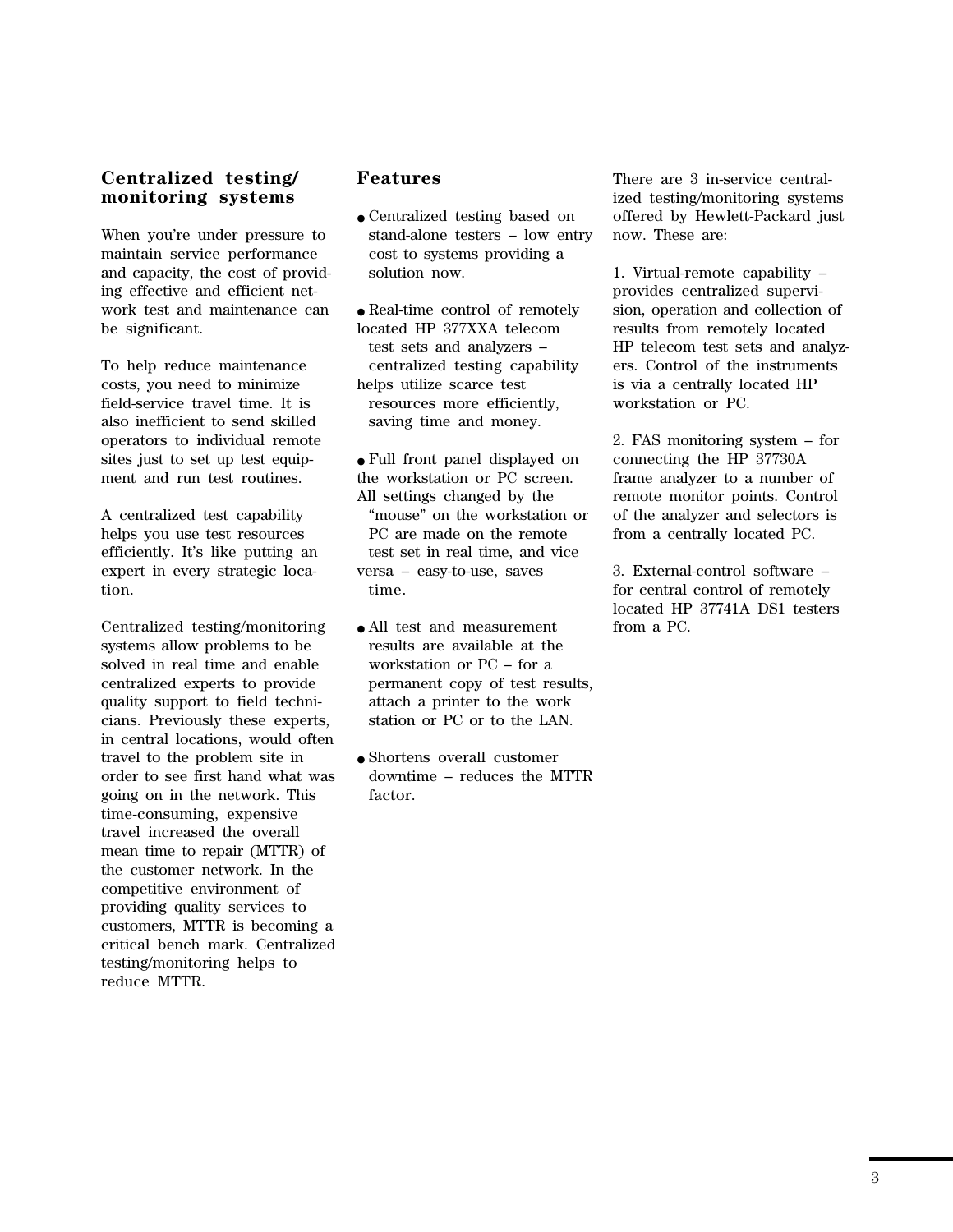### **Virtual-remote capability**



The HP 15800A virtual-remote software provides for the centralized supervision, operation and collection of results from remotely located HP telecom test sets and analyzers. From a PC or one or more workstations you have control of multiple remote HP telecom test sets. Up to 12 remote test sets are accessible simultaneously. These instruments may be a mix of different products, for example HP 37724A and 37722A, allowing comprehensive testing of problem sites. Each instrument is shown as a window with an identical front panel on the computer display. Where technicians intervene locally to use the test sets manually, all actions and results are immediately monitored back at the remote test center.

User-named screen icons and menu keys keep operation simple, providing uncluttered access to multiple windows. A printer attached to the PC, workstation or to the LAN provides a permanent copy of test results. Alternatively, send the results to the PC or workstation screen, or archive them to a file.

HP 15800A virtual-remote capability software runs on HP 9000 Series 300, 400 or 700 graphics workstations operating under HP-UX version 8 with compatible V11/Vlib window environments. The software is also available to run on a 486 PC with a minimum of 8 MB of RAM, Microsoft compatible mouse, and COM1 serial port. HP 377XXA Option V01 virtualremote capability enhances HP telecom test set firmware to respond to the HP 15800A software, via an RS-232-C connection.

The HP 15800A transforms a PC or workstation into a small systems escalation center, providing the expert with a window into the problem.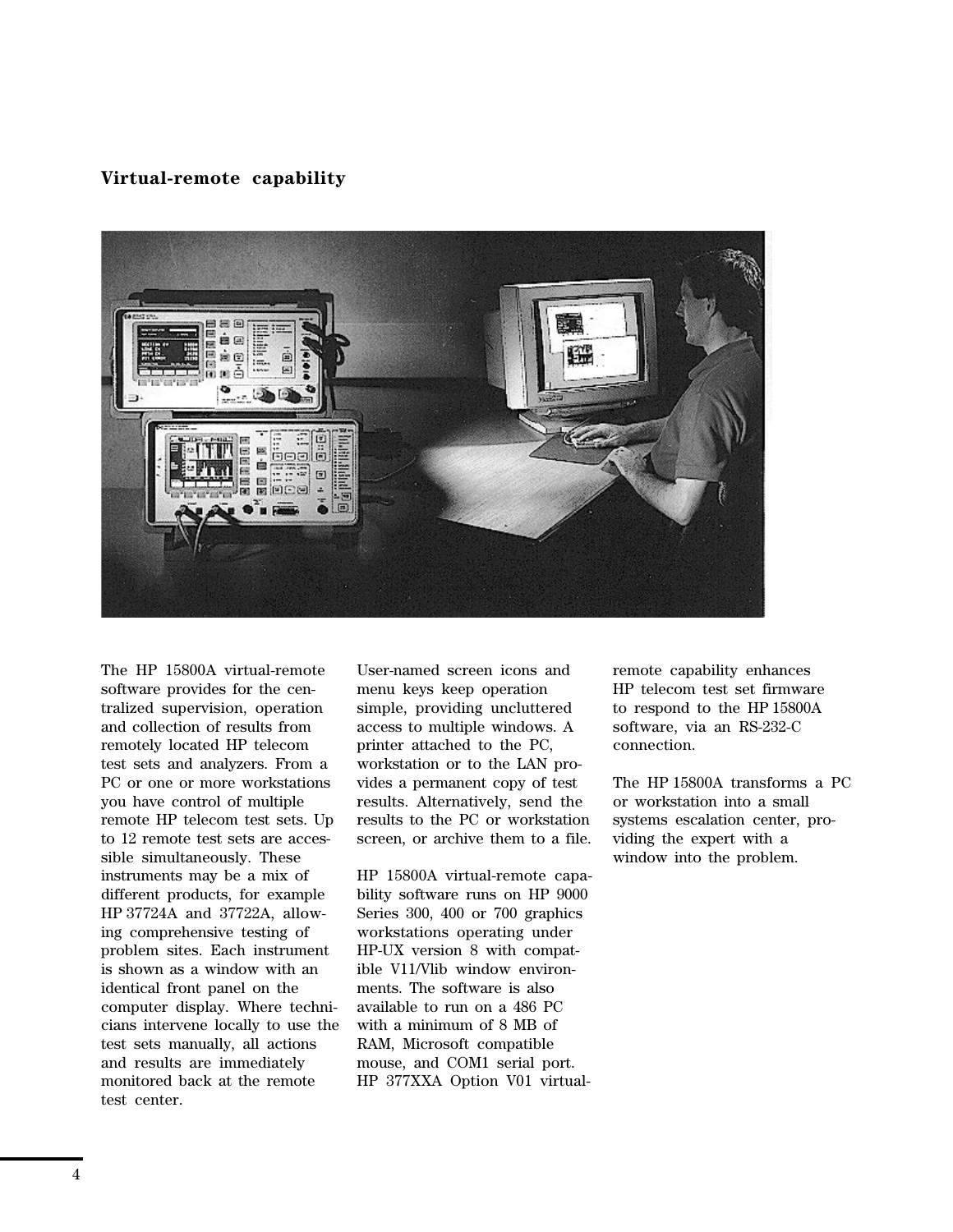## **FAS monitoring system**



The HP centralized FAS monitor-The software has three modes: ing mini system lets a centralized expert spot trouble early.

The system consists of:

- Remotely located HP 37730A frame analyzers
- Centralized FAS monitoring software for a PC
- Master selector and selector (monitor-point selectors) - also known as access switches
- The system also comprises a PC and modems

Each remote site is given a name, site telephone number, and a list of routes for that site. Each route is defined by input bit rate, gain, tributaries and monitor point.

- $\bullet$  Manual call a single remote site and use the frame analyzer as if you were there.
- $\bullet$  Sequence tell the system to call a number of sites in a sequence, start a measurement period at each site and later retrieve the counters values and G821/M550 results.
- $\bullet$  Trace choose 10 remote sites which you want to monitor continuously. The software polls the sites and stores all events and alarms as they happen.

The results can be stored in files for printing or disk storage.

For security you can set a password to enter the system.

The software needs a minimum of a 386 PC, 512 KB memory, COM1 serial port and MS-DOS 3.0 or later with compatible Labwindows environment and VGA monitor.

Frame analyzers at remote sites must be rev 3.3 or later.

There are two types of access switch: a master selector and a selector. You can connect one master selector to each frame analyzer, and up to 8 selectors to a master selector. Each (slave) selector can switch between up to 8 monitor points. This means that from one HP 37730A you can access up to 64 monitor points.

The system is flexible because it's made up of portable instruments and selectors which can also be used separately if needed. It's also easy to install.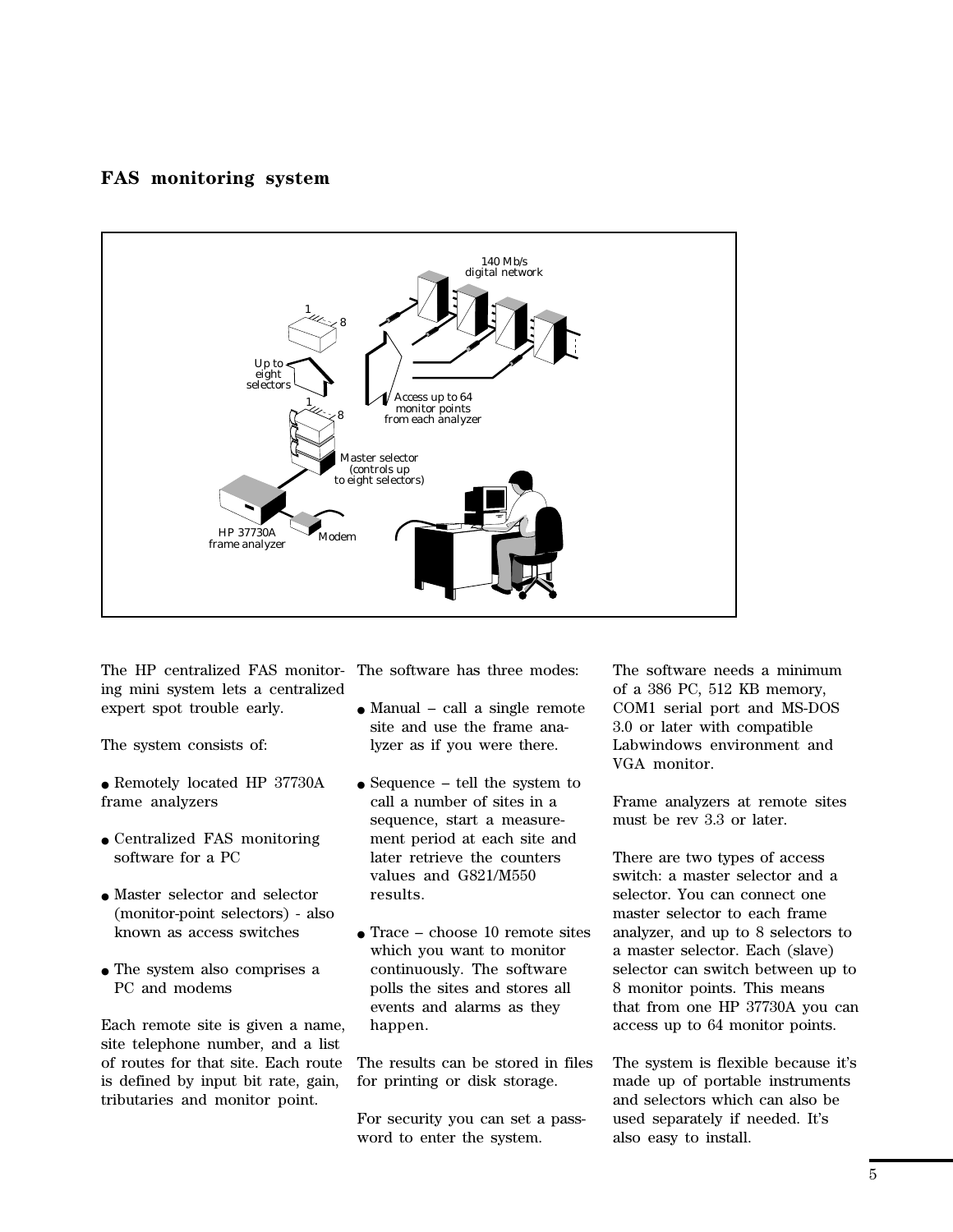# **External-control software**



The HP 15726A software provides central control of remotely located HP 37741A DS1 testers from a PC. It gives control of test setup and results presentation without the need to move from the office.

There's immediate feedback of results. The PC display shows the full set of results at all times, updated every second.

Software installation and tester configuration is easy. There are no hidden setup screens or cryptic commands to learn. The PC displays the full 10 screens of the DS1 tester at all times. Test-screen control is via a mouse.

Context-sensitive help screens provide the operator with additional assistance immediately it is needed, and keep training to a minimum.

For long-distance operation, the software supports an unlimited store of phone numbers for dialing to remote sites using autodial modems. For distances up to 2 m, the PC connects direct to the tester.

The software needs a mimimum of a 12 MHz 286 PC with 512 Kb memory, Microsoft compatible mouse and serial port. The modem, if required, should be 2.4 or 9.6 kb/s and MNP-5 or V.42 bis error correcting.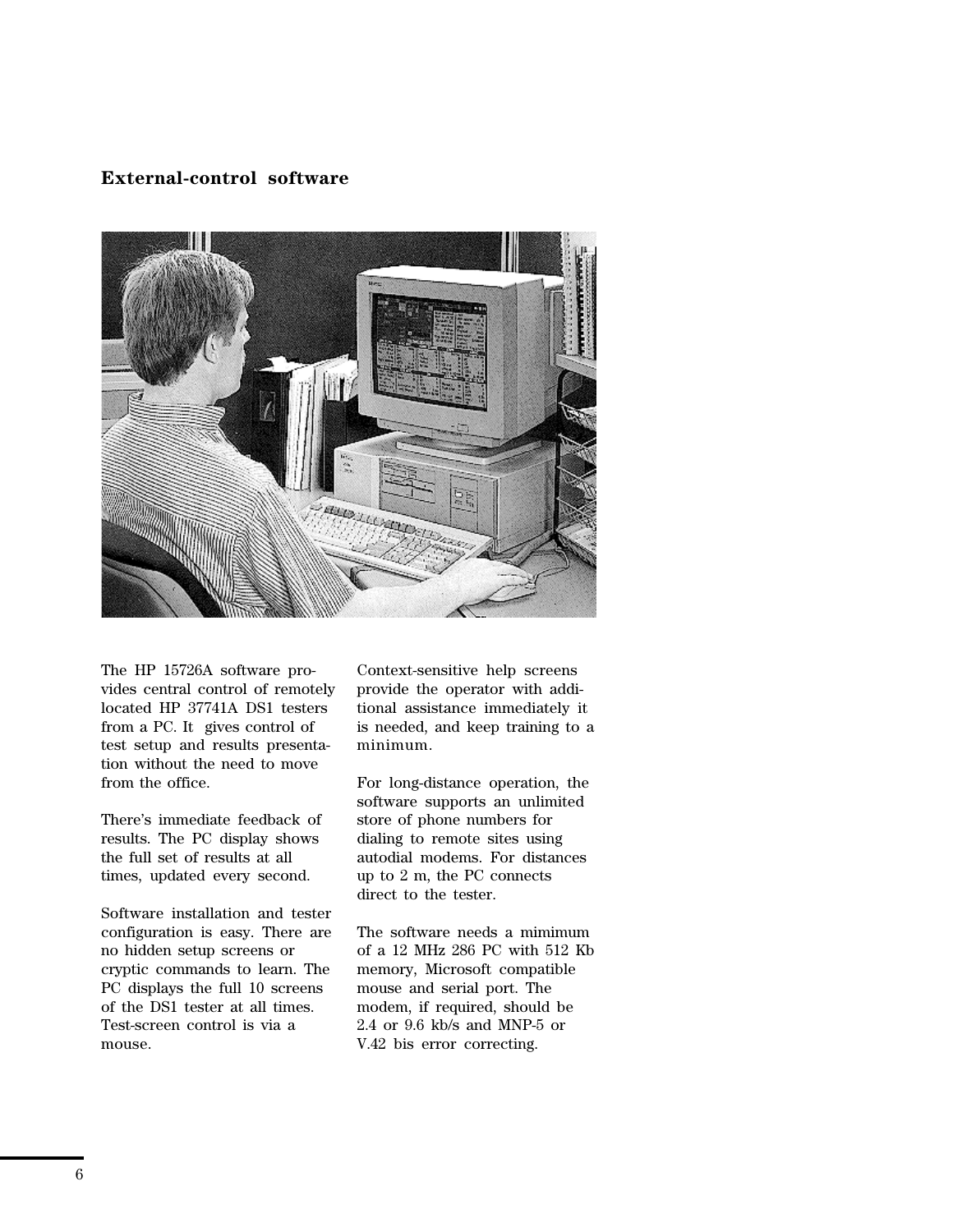### **Summary**

HP's centralized testing/monitoring systems provide real benefits to progressive PTTs. The expansion in digital networks and services, and the customer's demands for high quality lines and maximum availability must be met cost effectively.

The Virtual Remote Software controlling multiple remote HP test sets, FAS Monitoring System controlling a number of frame analyzers at remote sites, and the External Control Software remotely controlling DS1 testers provide the network operators with the tools.

These systems allow your skilled engineers to control testing at remote sites without moving from the central office, saving on travel costs and time, improving the engineer's availability to deal with critical and complex problems and reducing the MTBF for customers.

Make more-effective use of your skilled engineers with centralized testing/monitoring systems and see real cost savings.